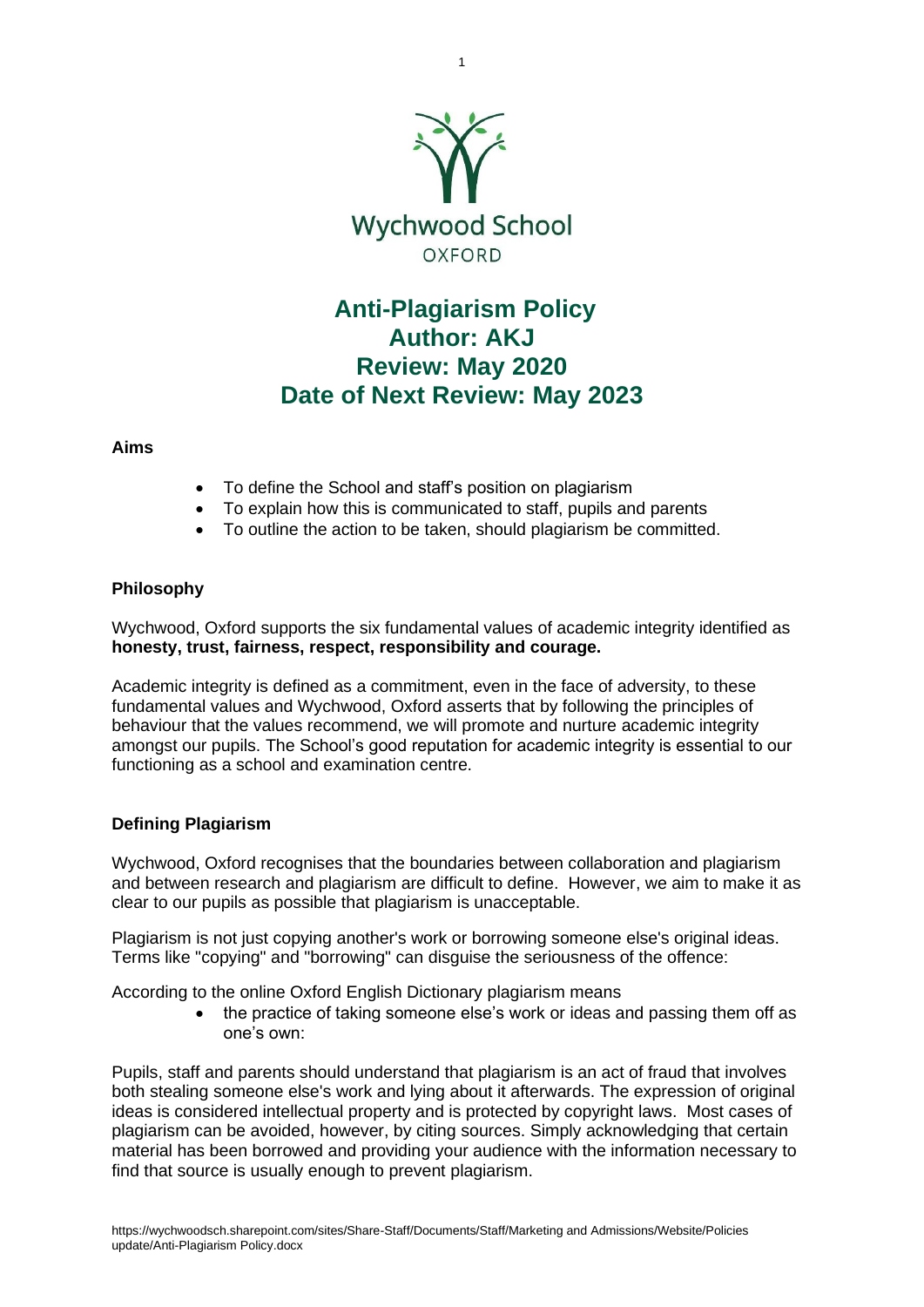# **Prevention of Plagiarism**

Wychwood, Oxford will e-mail Ofqual's advice leaflet 'Avoiding Plagiarism – A Guide for Parents and Carers' to all parents and guardians annually with a covering letter asking all parents to read it so that they are equipped to advise their daughters/wards accordingly.

Form Teachers will go through the Ofqual's advice leaflet 'Using Sources – A Guide for Students' annually in form time towards half term in the Michaelmas term to explain to all pupils regularly and repeatedly what is expected of them.

Faculties and Departments will go through Ofqual's advice leaflet 'Authenticity – A Guide for Teachers' annually in Faculty meetings at the beginning of the Michaelmas term to remind serving staff and explain to new staff what is required of them.

### **Detecting Plagiarism**

Plagiarism will be most commonly detected during marking. Where staff are suspicious that plagiarism has been committed, they are required to act.

#### i) Collaboration

At Wychwood we encourage girls to work together but girls should be clear about making it plain when work has been done collaboratively. When this is not the case, experienced staff will often know when written work, that is submitted, is not of the usual standard expected from particular pupils or will recognise a change in a pupil's style that comes alongside plagiarism. If several girls' written work is very closely related, all girls should be seen together by the member of staff responsible for marking the work and the similarities pointed out and it should be determined whether or not collaborative working, that led to plagiarism, has occurred. The requirements of the Anti-Plagiarism Policy should be reiterated, the fact that plagiarism may have occurred should be explained to the girls and any actual occurrence of plagiarism should be formally minuted to the Head of Subject or Faculty, the Progress Tutor, the Form Teacher and the Head. The staff concerned should make a recommendation as to whether the girls need to be placed on the Plagiarism Register.

#### ii) External Sources

Where staff suspect work has been plagiarised or bought from an external source then they should run a check using Google – putting a reasonably substantive section of the work into Google will often bring up the source from which the work was plagiarised. If this is the case, then action should be taken as above. If no evidence emerges, then the girl should be interviewed by the member of staff responsible for marking the work, the suspicions explained and it should be determined whether or not plagiarism has occurred as far as this is possible. If this is the case, then action should be taken as above.

#### iii) Coursework

If a girl is found to have committed plagiarism in any work that is part of coursework, or that will be submitted for external examination marking, then the girl must be placed on the Plagiarism Register. The piece of coursework must then be re-done omitting the plagiarism. If there is insufficient time for this to happen then the piece of work may not be submitted for examination and the girl will forfeit the opportunity to enter for that paper. Girls should understand that this means that they will not usually then be able to gain the qualification towards which they were working.